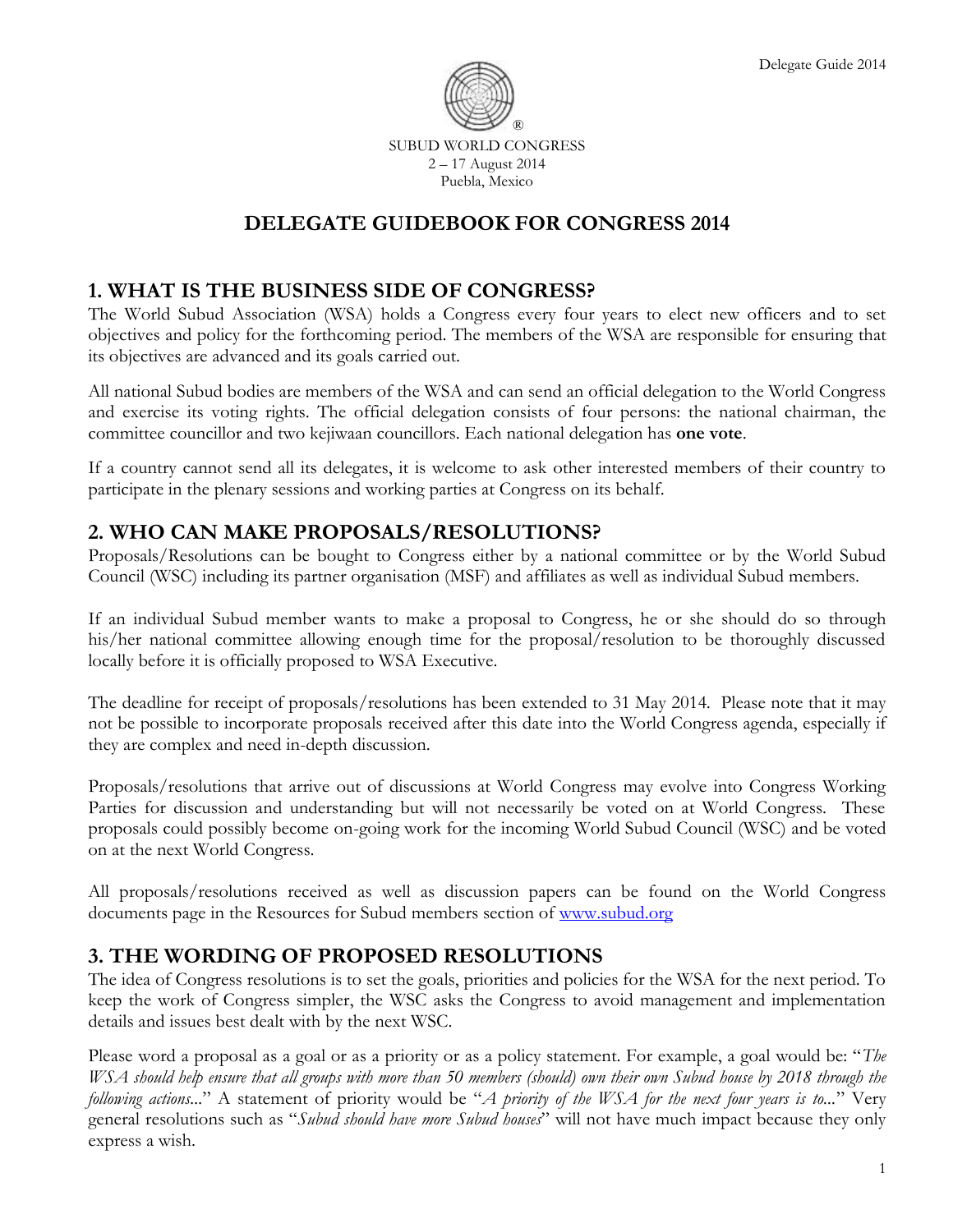## **4. THE ROLE OF A CONGRESS DELEGATE**

### **A. BEFORE CONGRESS**

The work of the delegations before the Congress is to:

- prepare themselves inwardly and outwardly for their work at World Congress.
- arrive at Congress fully briefed on all proposals/resolutions having discussed them at their National level.
- know and understand the role of a Delegate to Congress and be ready to carry out this role..

### **B. DURING CONGRESS**

a) A primary responsibility of a delegation is to make proposals and vote on proposals made to Congress. If you disagree with a proposal that will be coming to the floor of Congress, please make your objection known as soon as possible to your delegation and present a joint objection to your Zone Representative.

b) As a delegate the meetings you should attend are: plenary sessions, meetings of your zone, and meetings of the working party in which you will participate.

c) You and the other official delegates from your country cannot attend all the working parties. Please divide the work between your team and appoint other responsible people from your country to attend specific working party meetings for you. Make sure that the person you appoint will do the job well. Also ensure that they will report back to you frequently, so that you can vote in a plenary session with understanding.

d) Please ensure that you have read all the proposals from the working parties and other documents. If you are not sure what documents you should have, please ask your Zonal representative.

Go to the World Congress documents page in the Resources for Subud members section of [www.subud.org](http://www.subud.org/) to find all proposals/resolutions, discussion papers and reports.

### **C. AFTER CONGRESS**

Please report back to the members in your country as soon as possible. It is good to give both verbal and written reports soon after the Congress has finished.

### **5. WORKING PARTIES AT CONGRESS**

All members are welcome to attend the working parties, although, at some of the sessions, members who are not delegates will be asked to attend as observers only.

Working party topics will include the following areas of interest:

My Subud Community My Subud Association **Creativity** Harnessing our resources Caring – Inner and Outer

Not all Congress business will be dealt with during a working party. Some business items will be dealt with during the plenary. At the end of this document, we enclose a draft version of the agenda for the congress.